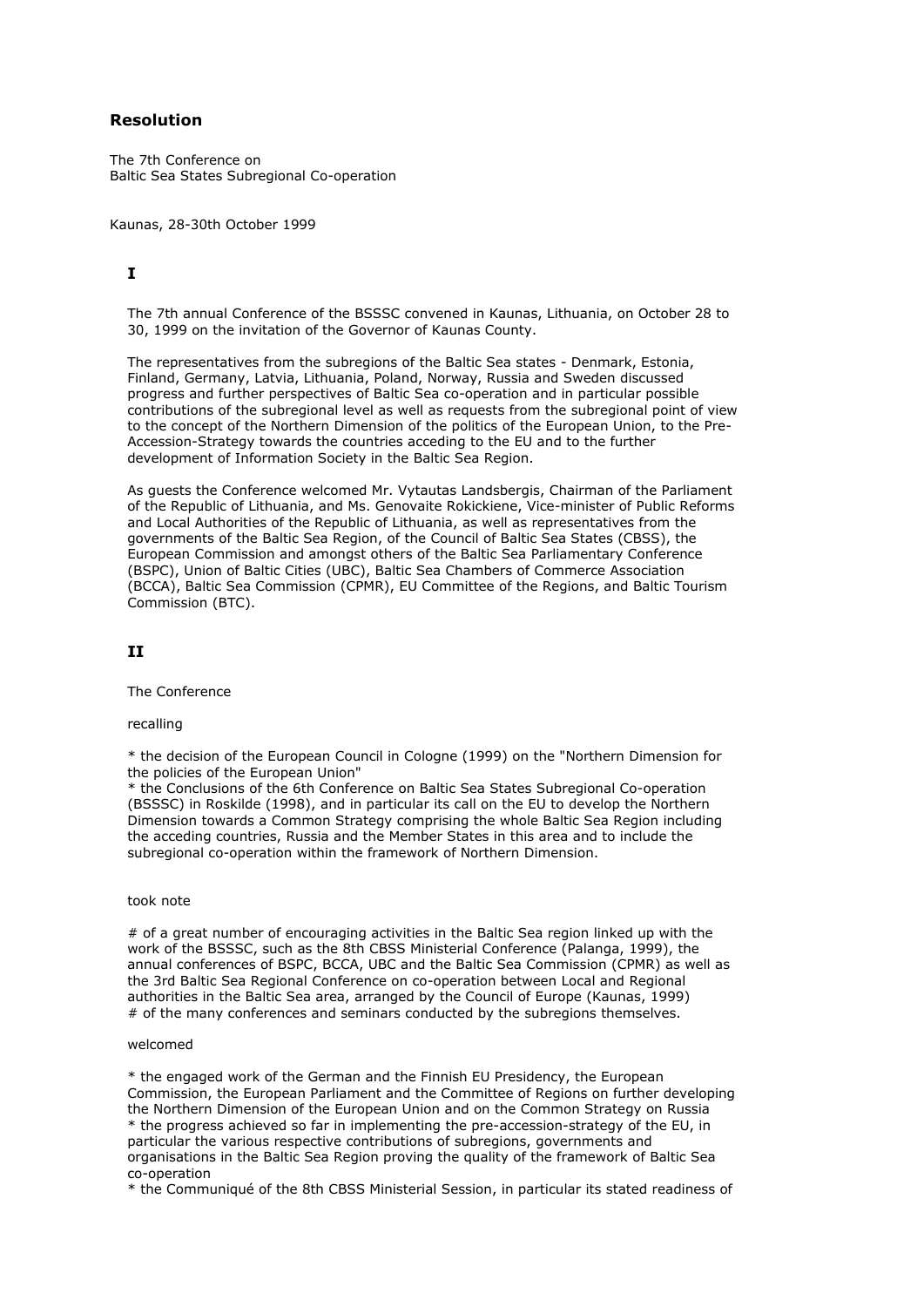CBSS to play an active role in the implementation of the Northern Dimension and to contribute to the development of co-operation in the key areas; furthermore the noted need for a better co-ordination of efforts undertaken by the EU and CBSS States in the region

\* the Presidency's Conclusions from the European Council in Berlin (1999) concerning Agenda 2000 paving the way for future enlargement of the EU and for the implementation of EU Structural Funds until 2006 (including the INTERREG III programmes)

\* the announcement of the current Norwegian Presidency of CBSS to further develop support of subregional co-operation as a priority of CBSS

\* the conclusions of the 8th Parliamentary Conference on Co-operation in the Baltic Sea Region constituting the future permanent work of the Baltic Sea Parliamentary Conference (BSPC) and stating that sustainable development and its environmental aspects as well as the social dimension of the enlargement of the EU are of utmost importance for the further common development perspectives of the region.

# **III**

The Conference welcomed the development of the "Northern Dimension" of the European Union achieved so far and

\* stressed the need to further develop the concept of Northern Dimension towards a strategy for stability and co-operation comprising as a core element the whole Baltic Sea Region including the acceding countries and Russia as well as the Member States and the EU partner countries in this area, as well as the Barents Sea region and the Arctic Sea region

\* underlined the perspective of Northern Dimension to be developed as well towards a regional contribution to the main EU strategies working in the region (Common Strategy on Russia and the Pre-Accession Strategy) as taking into account that the Baltic Sea Region is the only European region with direct borders to and already existing co-operation networks with acceding countries as well as Russia

\* called upon the European Council meeting in Helsinki to mandate the European Commission to develop an action plan for implementation of Northern Dimension and to identify priorities and projects, and pointed out to the specific the readiness of the subregions of the area to contribute to this implementation

\* called upon the forthcoming Ministerial Conference on Northern Dimension to consider subregional co-operation as an important element and to incorporate subregional cooperation projects and networks as well as subregional needs and capacities in the Chairman's conclusions of the Conference

\* called upon the European Commission and the respective governments to further develop the Transeuropean Networks in regard to still existing transport bottlenecks (e.g. in North-West Russia and Finland) and to define the Baltic Sea Region as a "European transport zone" according to the regulations of Transeuropean Networks

\* called upon the European Union to develop a comprehensive European strategy for the future perspectives of the region of Kaliningrad taking into account that by future EU enlargement Kaliningrad will become a "Russian exclave" midst in the European Union \* called upon the European Union to further enhance respective funding for multilateral interregional co-operation in general and for cross-border co-operation between subregions in the acceding countries and the subregions in North-West Russia in order to enable close cross-border links across future external borderlines of the EU at an early state of development.

\* welcomed the Common Strategy on Russia and in particular the aim to fund twinning projects and structures in order to strengthen and develop administrative structures and institutions in Northwest Russia as well on the regional and local level

\* stressed the importance of youth exchange programmes, especially with the long-term perspective, in the Baltic Sea Region and the necessity to adjust the differrent funding possibilities to the needs of young people

\* thanked the BSSSC ad-hoc Working Group on Northern Dimension for their respective work and tasked it to consider subregional contributions to the further implementation of Northern Dimension in the light of the results of the Helsinki Conference (November 11-12, 1999).

## **IV The Conference welcomed the steps ahead of the Pre-accession strategy of the EU and**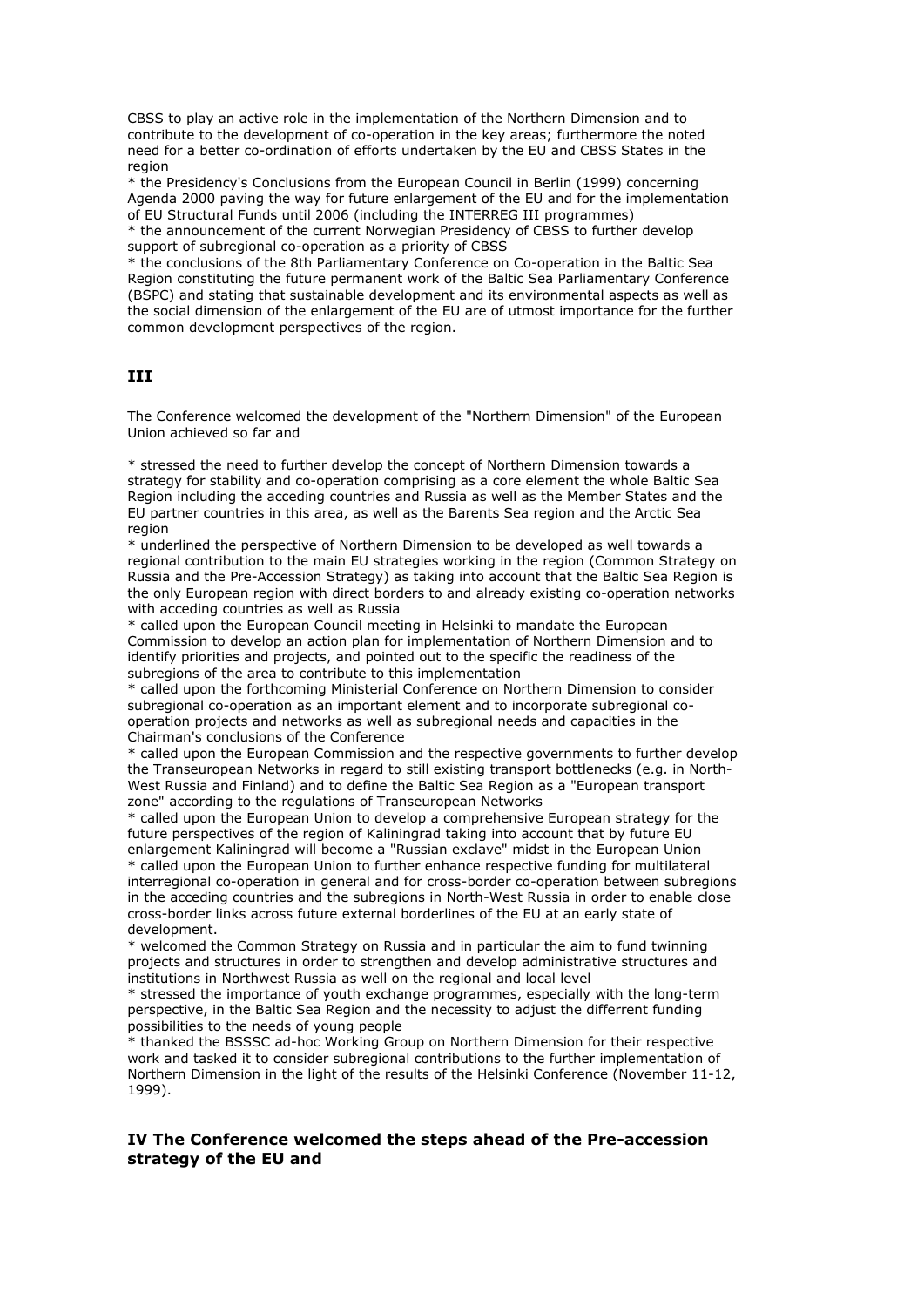# stressed the quality and the capacities of the frameworks of Baltic Sea co-operation for contributing to the Pre-accession strategy

# called upon the EU and the national governments to better respect needs and capacities of subregions in the acceding countries as well as in the Member states of the region within the pre-accession strategy

# called upon the European Commission and the governments of the acceding states to emphasize twinning beween regional and local authorities in Member States and candidate countries within the framework of institutional twinning (PHARE Institution building) # stated that a high number of co-operation projects run by the subregions themselves already give active contributions to the pre-accession strategy related to the Baltic States and Poland

# called upon the governments of the Baltic States and Poland to give sufficient respect to the need of strengthening and developing regional administrative structures and institutions (including allocation of appropriate financial funds) within the respective countries and to actively engage the subregional governments in the accession process # underlined that interregional and cross-border co-operation between subregions of the area as well is providing added value to the pre-accession process in the acceding countries, and called upon the EU and the respective governments to provide sufficient respective funding easily accessible to subregions

# stressed the need to improve environmental standards and natural resource management in the Baltic Sea Region and to direct development towards sustainability. For the acceding countries and Russia there is also an utmost need to strengthen the capacity of the environmental administration including for subregions. Further networking and project co-operation among subregions will contribute in this respect # thanked the BSSSC ad-hoc Working Group on Pre-accession.

#### **V**

The Conference welcomed the progress achieved so far in establishing an Information Society in the Baltic Sea Region and

# underlined the growing importance and opportunities of the emerging Information Society even for further development of Baltic Sea co-operation and of the subregions of the area themselves

# stressed that universal access to Information and Communication Technology (ICT) based services and applications in the area should be used as a necessary tool with a view to generating new employment opportunities, improving quality of life and addressing the challenges of structural adjustment, social inclusion, economic cohesion, democratic decision-making and sustainable development in less-favoured regions

# stated that regional co-operation on Information Society is contributing to enhanced economic and social development of participating regions by implementing new ICT-based applications and services, through sharing of good practice in benefiting from new opportunities and reducing risks

# called upon the subregions of the area to further consider the chances and perspectives provided by the tools of Information Society in regard to their respective development strategies and inter-regional co-operation and to provide respective homepages of their own with a view to visibility, improved communication and enhanced inter-regional cooperation and to link them directly to the BSSSC homepage

# underlined the importance of the enhanced BSSSC homepage (bsssc.com) as becoming a universal tool for information and communication within the Baltic Sea Region # asked the subregional authorities to participate in the Helsinki Conference on

Information Society in the Baltic Sea Region (February 2-4, 2000) with a view to exchange and share existing know-how, strategies and experience

# called upon the EU to continue sufficient funding for co-operative projects contributing to increased awareness of Information Society on the subregional level and to the national governments to promote respective co-operation as well.

 $#$  called upon all respective actors to pay attention to the risk of new social differentiation of the population concerning the use of ICT

# thanked the BSSSC ad-hoc Working Group on IS and tasked it to further develop joint subregional projects making use of the opportunities given by IS for the benefits of subregions of the area.

## **VI The Conference called upon the Council of Baltic Sea States (CBSS)**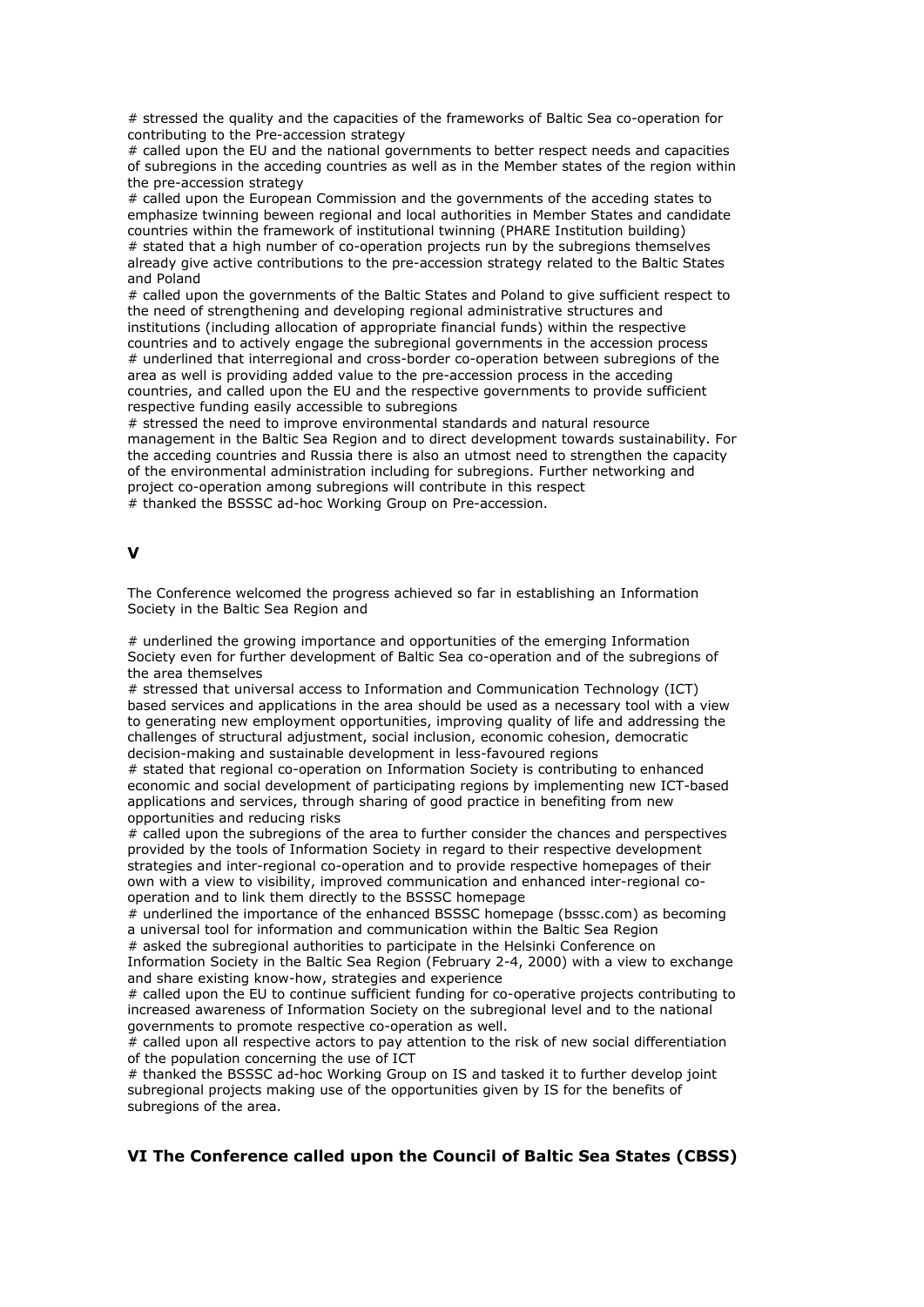\* to further develop the announcement of the Norwegian Chairmanship that furthering subregional co-operation should become a priority of CBSS

\* to overcome the increasing multitude of actions and conferences on Baltic Sea issues in order to better streamline and coordinate the various forms of cooperation

\* to play an active role in further developing and implementing the concept of Northern Dimension by using the existing and successfully working framework of Baltic Sea cooperation

\* to widen the mandate of the meanwhile well established CBSS Secretariat towards a central information and contact point for the various fields and various initiatives within the network of Baltic Sea co-operation.

the European Union

\* to enter into concrete negotiations on EU membership with Latvia and Lithuania

\* to further implement the Common Strategy on Russia

\* to overcome existing - and in addition probably forthcoming - lacks of interoperability between EU funding instruments available in the region (INTERREG III A and B, PHARE and TACIS) as outlined the latest in the Common Strategy on Russia, and in particular

- to harmonise the rules governing INTERREG, PHARE and TACIS and to establish similar regulatory frameworks, time tables and project selection criteria as well as joint decision procedures and bodies (under INTERREG as well for strand A as strand B)

-to indicate a certain share of the PHARE main programmes for transnational co-operation and to provide multi-annual budgeting of PHARE in order to allow multi-annual joint projects under PHARE and INTERREG III B

-to increase the budget for cross-border co-operation under TACIS and to allocate these fundings to the regions adjoining actual and future EU Member States, in particular in North-West Russia

\* to accept and use the existing frameworks and projects on Baltic Sea co-operation as a contribution to implementing the Common Strategy on Russia, the Pre-accession strategy as well as of the Northern Dimension

\* to strengthen focus on subregional needs (and available capacities in the area) within the Pre-accession strategy towards Poland and the Baltic states

\* regretting the decision of the European Commission to abandon BSPF, to establish a new programme replacing the abolished Baltic Small Projects Facility (BSPF) aiming at

facilitating the bottoms-up process in the whole region in a broad sense by funding smaller scaled subregional co-operation projects; a decision making structure should comprise regional Baltic Sea organisations as well as the respective national associations of subnational governments

\* to continue the work of the Baltic Co-ordination Committee (BCC) being the only existing working body on implementation of EU funding available in the region.

the Ministerial Conference on Northern Dimension

\* to be aware of the needs and capacities of the subregions of the Baltic Sea Region by further developing and implementing the concept of Northern Dimension

\* to accept and incorporate the proposals of BSSSC for further development of Northern Dimension

\* to give special attention to the needs of the regions in North-West Russia and to further develop Northern Dimension as a tool for regional implementation of the Common Strategy on Russia as well as the Pre-accession strategy by making use of the existing and multidimensional framework of Baltic Sea co-operation

\* to include the aims and objectives of an improved Information Society in the framework of the Northern Dimension".

the governments of the countries bordering to the Baltic Sea

\* to enhance discussion on Baltic Sea issues with the respective subregions by using the "National Platforms" established by the members of BSSSC in the Baltic Sea countries \* to include representatives of the subregions in the respective national delegations to the Ministerial Conference in Helsinki (November 1999) as proposed by the inviting Finnish Chairmanship

\* to include the National Platforms" established by the members of BSSSC and/or the respective national associations of sub-national governments in the national decision making process of PHARE

\* to incorporate capacities of subregions, which are able and ready to contribute to the implementation of Baltic-21, in the respective national Baltic-21 fora.